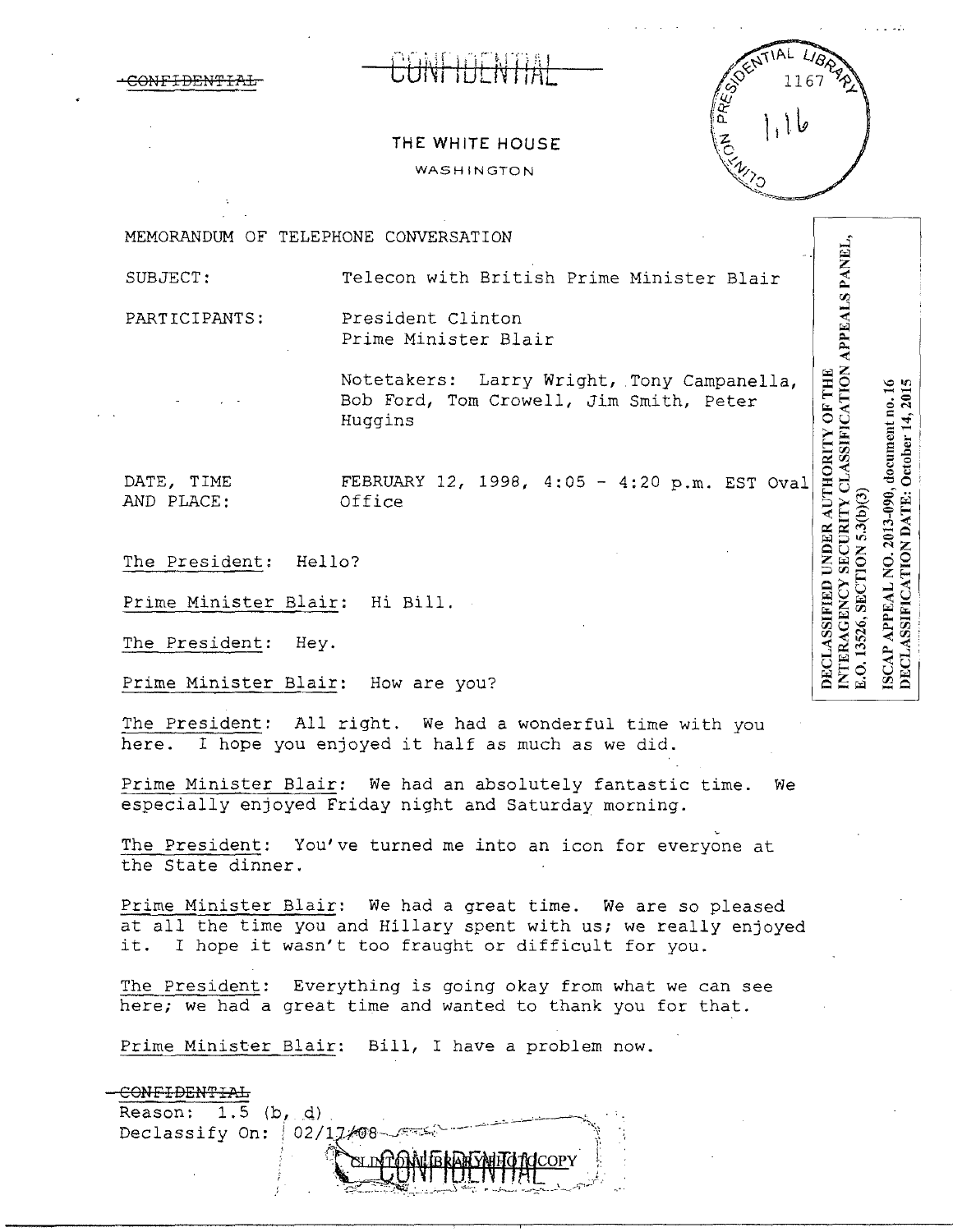### CONFIDENTIAL2

The President: I know you do.

Prime Minister Blair: I spoke with Bertie Ahern this evening and here is how the land lies. There have been two murders carried out.

**E.O. 13526, section 1.4(b)(d)** 

President Clinton: What were they thinking about?

Prime Minister Blair:

**E.O. 13526, section 1.4(b)(d)** 

CONFIDENTIAL

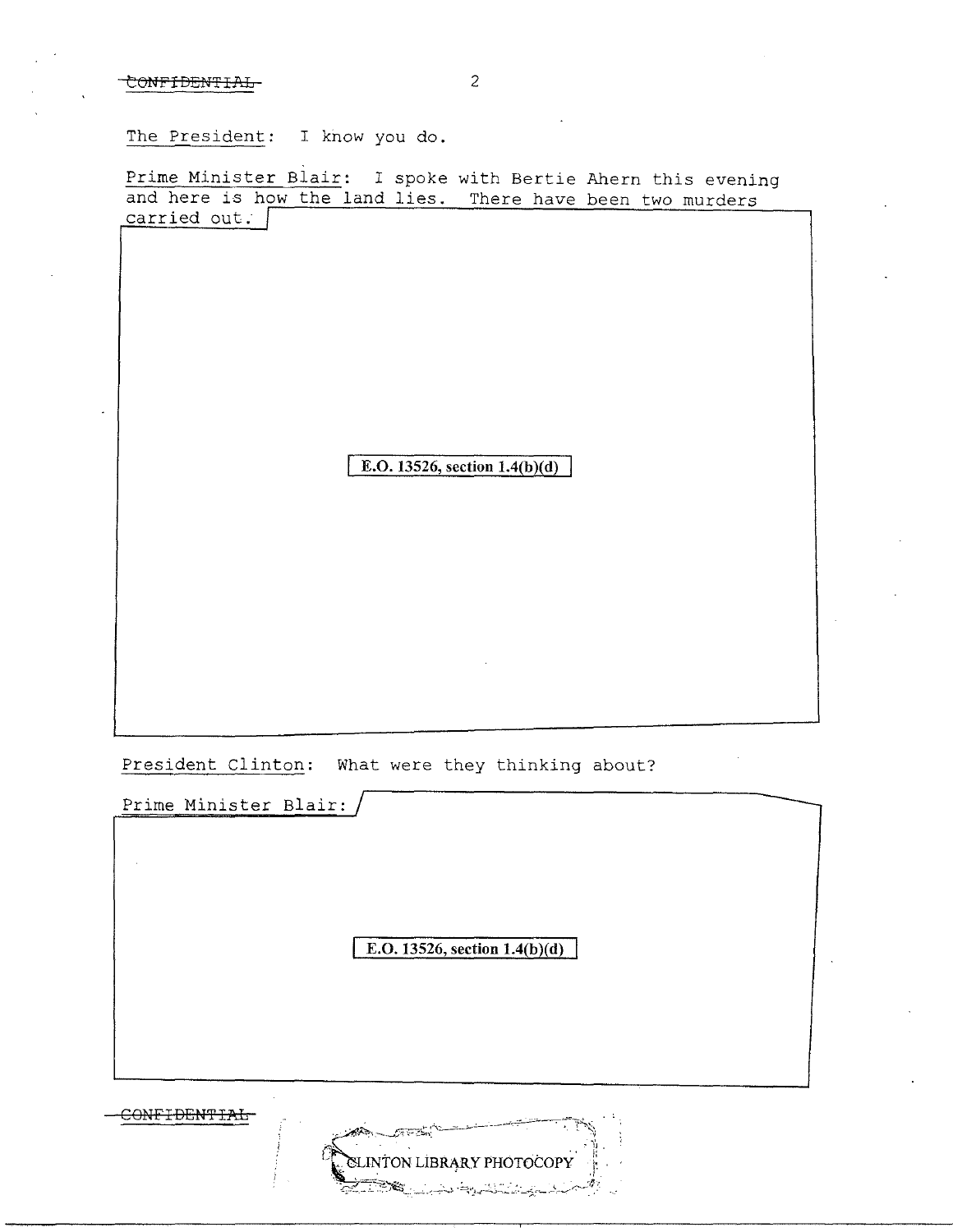**E.O. 13526, section 1.4(b)(d)** 

President Clinton: They haven't protested their innocence, have<br>they?<br>Prime Minister Blair: / they? President Clinton: They haven't protested their innocence, have<br>
Prime Minister Blair: /<br>
President Clinton: What are they thinking? Do you think this

President Clinton: What are they thinking? Do you think this is payback for what happened before?

Prime Minister Blair:

President Clinton: Within the IRA?

Prime Minister Blair:

President Clinton: Can you get Bertie to go along with what ever you do?

Prime Minister Blair:

CONFIDENTIAL **E.O.** 13526, section 1.4(b)(d) SLINTON LIBRARY PHOTOCOPY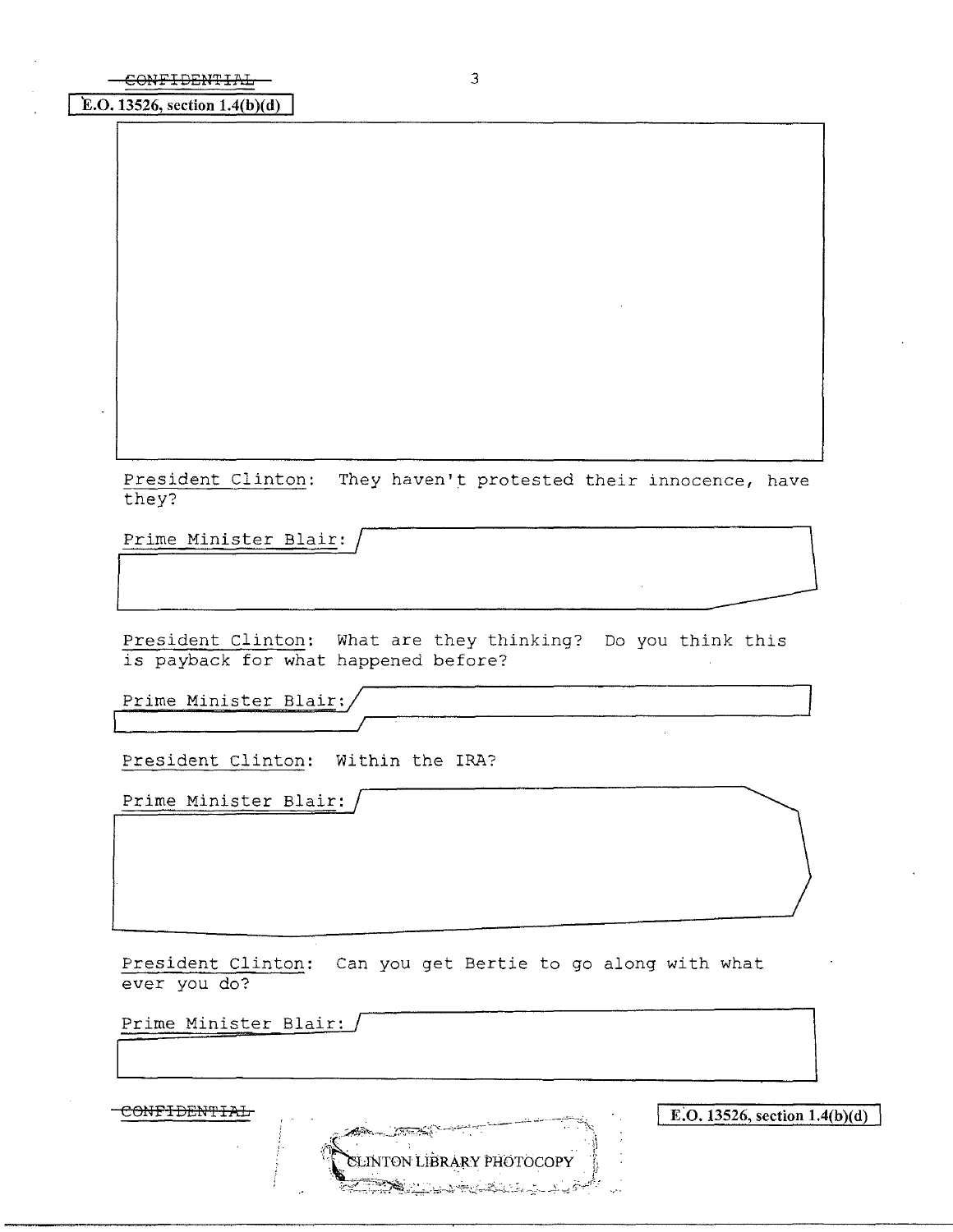#### **E.O. 13526, section 1.4(b)(d)**

President Clinton: | | E.O. 13526, section 1.4(d) | | The only thing we've done so far, because we thought it would be what you wanted, is we got in touch with Sinn Fein and told them they have to make a statement and have the IRA make a statement.

**E.O.** 13526, section  $1.4(b)(d)$ Prime-Minister Blair:

President Clinton:

I **E.O. 13526, section 1.4(d)** )

We have said that. I want to do whatever I can to be helpful, really helpful, it's important for me to keep this thing going. I don't want to get in the position of you and me against Ireland. I want some influence over those people...

Prime Minister Blair:

**E.O.** 13526, section 1.4(b)(d)

President Clinton: Let me call him. Give me one more chance to hit these people, to get them to make a tough statement because you can't be caught in the middle of this: you are in a hell of a pickle.

| Prime Minister Blair: |                                 |
|-----------------------|---------------------------------|
|                       |                                 |
|                       | E.O. 13526, section $1.4(b)(d)$ |
|                       |                                 |

President Clinton: Me too. It's so damned stupid unless they have a split between them and their bad guys...